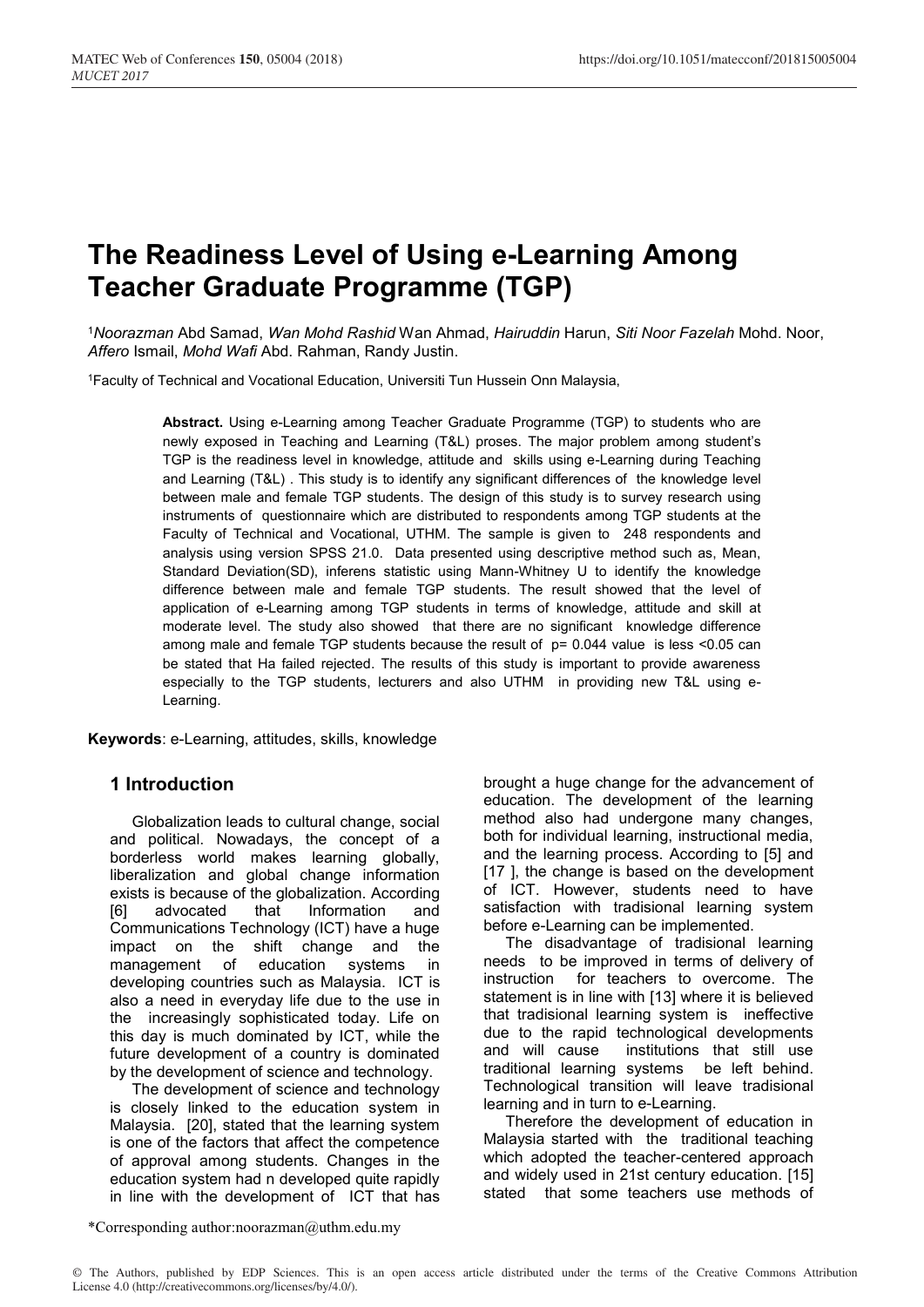speaking and writing (chalk and talk) and oneway communication only. This method had proved that fast learners get bored easily and had caused students to be more passive. The learning process should be dependent on the teaching content in the classroom. According to [2], the development of internet usage leads to on-line learning, better known as e-Learning. E-Learning is one of the alternative methods used today for traditional learning methods against<br>the weakness in terms of one-way the weakness in terms of one-way communication between students and teachers. According [16[, also argues that, communication between teachers and students, students and students and students with the global web of material occurs in the shortest time through this network and electronic learning makes students not only active but also responsible for learning.

This statement was also supported by [2]*,*  where students can make plans and find information with its own efforts and initiatives. Information search is not limited because the materials can be selected by the student, whether perceived or not. Students do not shy to repeat the same title to achieve the level of satisfaction of their understanding before moving on to other topics. In addition, its more flexible and less time pressure because it can be done anywhere as long as there is a computer and internet facilities.

# **2 Research Problem**

The use of e-Learning in Malaysia is still new compared to the developed countries, where e-Learning is used as teaching and learning process But according to the study [14], the lack of e-.Learning is limited only to download and upload by lecturers and students involved in a class or lecture only. Therefore, there is constraint information transmitted from several parties such as lecturers and students using e-learning. This statement is in line with reality [17], who stated that students who possess positive attitude towards computers are also more willing to use it compared to the students who have a negative attitude toward computers

The obstacle that led to the implementation of e-Learning is the difficulty to achieve information and a lack of students' skills in using e-Learning. Based on studies by [1], found that meaningful e-Learning can be achieved through the use of the resources available from the internet by students. However, this situation will not happen if the teacher lack the knowledge that can help facilitate the use of ICT among students.

According [8], stated that in the process of implementing a program of computer-based information technology proficiency among teachers is required. It is important not only to improve the effectiveness of teaching and learning but also from the administration and management of schools.

Among other obstacles identified are lack of knowledge. Knowledge refers to certain levels of knowledge belonging to the individual [22]. Therefore, it is closely linked to experience and expertise. According to [6], knowledge and attitudes towards computers is affected by the frequency of computer use, the more often a person uses a computer, knowledge level will also rise. The level of knowledge of information technology teachers can be improved through information technology courses. The study [8], shows the role of teachers who are less skilled in producing electronic teaching materials of high quality and difficult to form a teaching based on the level of knowledge and skills in a variety of e-Learning delivery failed to achieve effectiveness.

Based on the issues described as traditional learning weaknesses and failures of the use of e-Learning, the study of the use of e-Learning in learning among the students of TGP can be very effective since they are the main focus. Therefore, e-Learning is an innovative method to improve the effectiveness of teaching and learning process. But awareness and readiness for change among students and lecturers is also an important factor in determining the success of e-Learning.

# **3 Research Questions**

The study was conducted to find answers based on the objective in this study. The research questions is :

- i) What is the level of readiness of TGP students in the application of e-learning from aspects of knowledge to the teaching and learning process in UTHM?
- ii) What is the level of readiness of TGP students in the application of e-learning from aspects of attitudes to teaching and learning processes in UTHM?
- iii) What is the level of readiness of TGP students in the application of e-learning in terms of skills for the teaching and learning process at UTHM?
- iv) Is there a significant difference in the level of readiness of TGP students in the aspect of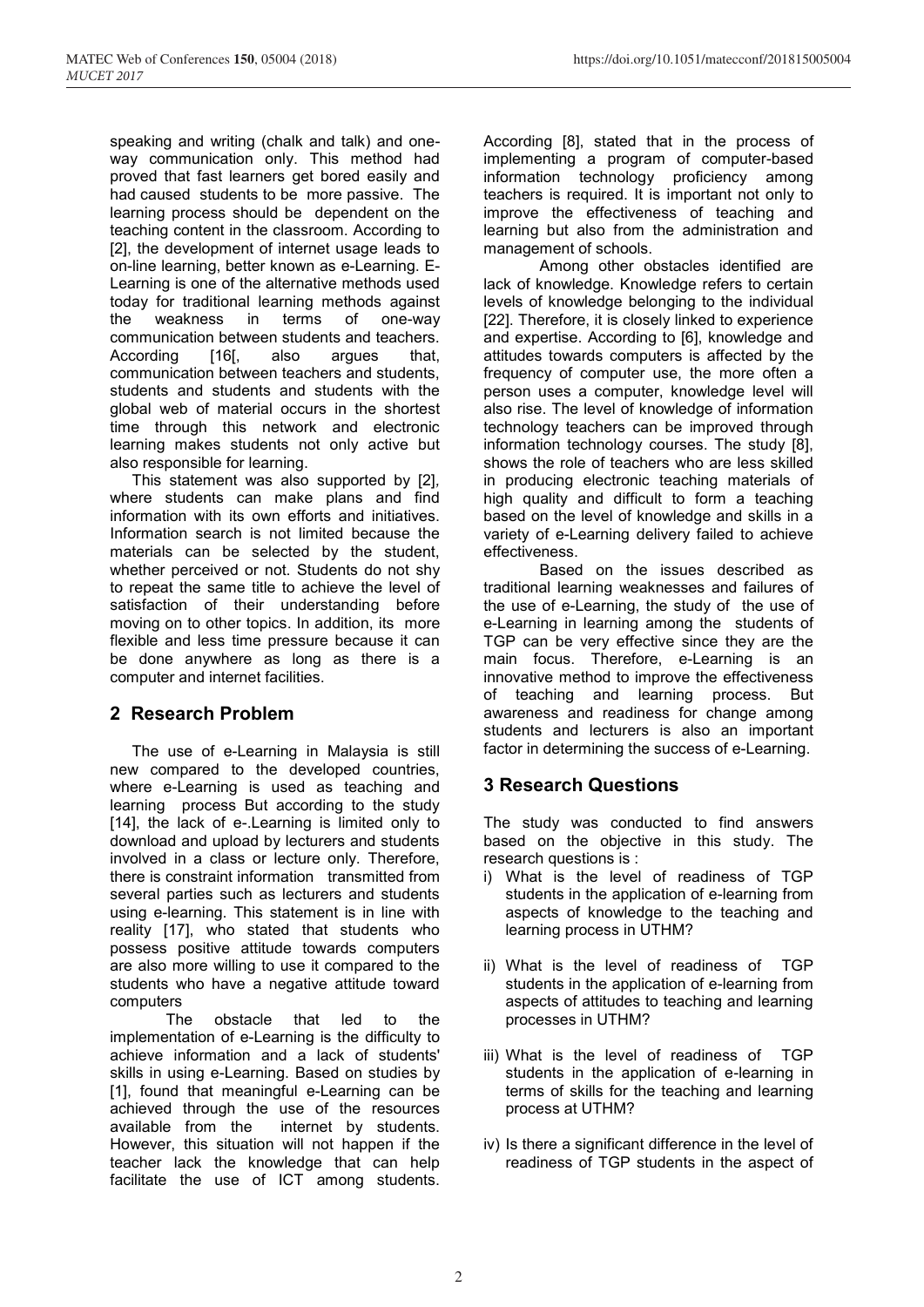knowledge in the application of e-learning between male and female students?

# **4 Methodology**

The design of this study is using survey design. According [10], the survey methods should be used to obtain samples of a large size because the process using other methods is difficult and complex study design is used as a guide to find a clear answer to the question.

#### *4.1 Population and Sample*

Sample is a subset of the study population or part of the population. The study involved population 725, TGP students Cohort 1 at UTHM. The number of samples to be used are a total of 248. This representing a large population, sampling was used to take part set of respondents from this population [3]. Rational use of samples is to facilitate the review to be carried out. Use the sample is large enough to represent the entire population regardless of population studies using proper sampling method [10].

#### *4.2 Research Instrument*

Questionnaire as a instrument tool consist Part A- Demographic, Part B- Knowledge, Part C- Attitude and Part C- Skill that have been developed with items Likert scale. Data is analyzing using SPSS Version 21.0. Data presented using a descriptive analysis such as Mean, Standard Deviation (SD) and inferens statistic such as Mann-Whitney U.

# **5 Result**

Demographic analysis shows the number of female participants noted that the number of respondents was higher, namely 130 respondents (54%) than male respondents were 114 respondents (46%). The difference in number of female respondents and male respondents in total of 20 respondents (8%). The total number of male and female respondents is 248 people (100%). Analysis of demographic (gender) is required to analyze if there are significant differences in the level of readiness of TGP students in the application of e-Learning between male and female using Man-Whitney.

From the data analysis, the data showed that the overall level of readiness students' knowledge, skill and attitude among TGP to use e-Learning is still moderate level. The overall result average is the mean value of knowledge mean= 3.26, attitude mean=2.94 and skills mean= 2.97. Mann-Whitney U test shows the result of the score no difference between male and female TGP students knowledge in the application of e-Learning. This is from the application of e-Learning. results obtained the value of  $P < 0.05$ . This means the value 0.044 and value is less p<0.05 can be stated that Ha failed rejected.

# **6 Finding And Discussion**

Students' TGP knowledge, skills and attitude is importance refers to the level of their readiness in e-Learning because its provides control over the computer, knowledge and perception of e-Learning. This results showed that the level of students' knowledge, skills and attitude among TGP student's using e-Learning is still at moderate level. This findings also revealed that most respondents have knowledge of e-Learning at a moderate level. This assertion is supported by a study of the [19], who stated at the beginning of the use of information technology requires knowledge in the handling of equipment and software. He also said if someone trainers are not knowledgeable in technology it is difficult for them to fully express the meaning clearly. The statement was in line with reality [11] that an educator should enhance knowledge in the field of technology to build a deeper knowledge in the field. Apart from attending the course, teachers also need to explore all science-related technologies that are widespread on the Internet [12]. TGP students' attitudes rather get learning materials directly than do discussions and also active as leaving comments on social services author system. In conclusion, the student TGP attitude towards the application of e-Learning is still at a moderate level. Student TGP should be a change of attitude towards e-Learning and also there should be awareness of the use of computers to improve their ability to use technology. Skills level of TGP student's used e-Learning is still a moderate level. From the research conducted, most of the respondents have moderate level of skills using e-Learning, this also shows their readiness is also at a moderate level.

Consequently skills are very important in the application of e-Learning in which skills students need to be in line with TGP knowledge so that it can be applied perfectly. For example in the use of power point slides, without knowledge, creativity and skills, chances main objective of attracting students to focus on the course will not be obtained [9]. This is because the interface is creative and draw attention to prevent students from getting bored and can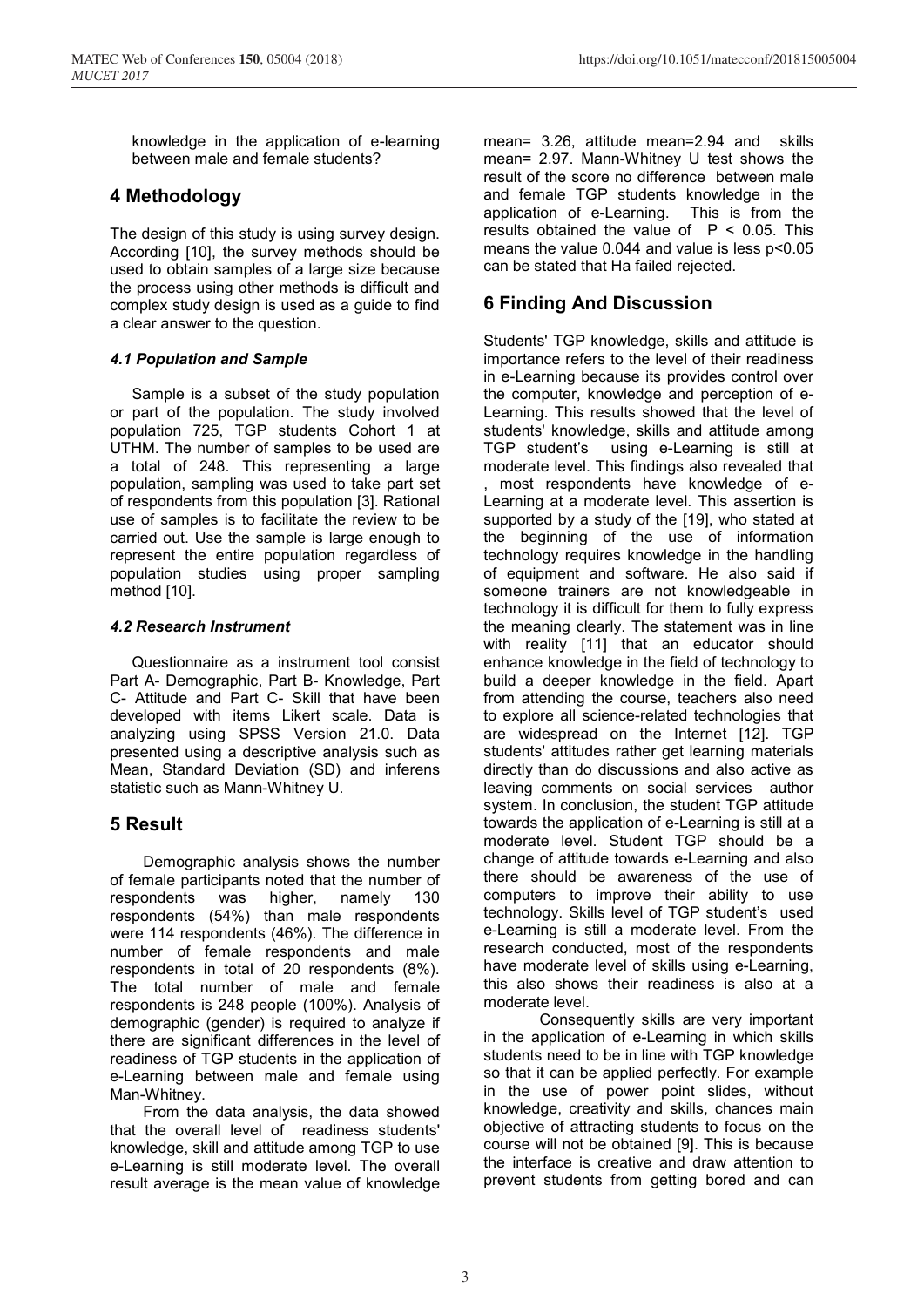help students to better understand the information to be communicated clearly. The statement in line with the statement by the [18], where the skills and knowledge must be reconciled. Lack of knowledge will cause it to be a constraint in the use of information technology as well as the teaching and learning process. Therefore, the skills and the use of technology will not be obtained without knowledge.

Mann-Whitney U test was conducted to see whether there are significant differences between the level of readiness of students TGP in knowledge application of e-Learning between male and female. The findings show that there are differences between the level of readiness of students TGP in knowledge in the application of e-Learning between male and female. Therefore, it is concluded that there are significant differences between male and female students against the use of e-Learning knowledge TGP students at the UTHM.

# **7 Conclusion**

Overall findings of this study can have implications for UTHM especially lecturers on the importance of e-Learning in teaching and learning process. In addition, this study is also expected to bring awareness to students in UTHM in order to make use of e-Learning to improve the quality of teaching and learning more effective. In addition, the administration can also take advantage of in-campus study as an opening to find the best way to produce lecturers who are able to perform their teaching and learning effectively. Based on the findings showed that the application of e-Learning is still at a moderate level.

Therefore, this study is very important to our students to build on the existing system especially using author system. UTHM needs to constantly improve the quality of e-Learning systems and appropriate to the needs of lecturers and students so that they can enjoy optimal use of e-Learning. With the studies like this then it will make it easier for our students to know the weaknesses in systems in particular, author. Therefore, UTHM can design the best strategy to implement the use of e-Learning graduates in their learning process. The issue of this research, the researchers want to overcome the system of e-Learning undertaken by students TGP to improve the quality Teaching & Learning (T&L) but the results showed e- Learning is still at an average level. The main factor researchers realize that online learning or e-Learning is still new for to students to use of e-Learning among students TGP

should be upgraded among TGL students in T&L at UTHM

Acknowledgement to U226 - RSGS (Research Supporting Grant Scheme), ORICC Universiti Tun Hussein Onn Malaysia (UTHM).

#### **References**

- 1. Abu Bakar, R.. *Kajian Terhadap Penggunaan Perisian Dan Perkakasan Multimedia Di Kalangan Guru Dalam P & P Di Sekolah Menengah Zon Skudai.,* Tesis. *Universiti Teknologi Malaysia*,(2009)
- 2. Abdul Rahman M.A. & Shamsudin, F*. Penggunaan E-Pembelajaran Di Kalangan Pelajar Jabatan Pendidikan Teknik Dan Kejuruteraan, Universiti Teknologi Malaysia. Penggunaan E-Pembelajaran Di Kalangan Pelajar Jabatan Pendidikan Teknik dan Kejuruteraan,*. Tesis (Unpublished). Universiti Teknologi Malaysia (2010).
- 3. Chua, Y.P. *Kaedah dan Statistik Penyelidikan: Kaedah Penyelidikan*. Kuala Lumpur: McGraw Hill (Malaysia) Sdn. Bhd. (2006).
- 4. Daud, S. M., Hashim, Y., & Saleh, M. N. Faktor-Faktor Yang Mempengaruhi Keberkesanan Pengajaran Dan Pembelajaran Melalui Sidang Video Dalam Pendidikan Jarak Jauh. *Malaysian Journal of Distance Education, 2(1), 67–90 )(2000).*
- 5. Graham,C.R.,Allen, S.. Designing Blended learning Environments, 562-570.In encyclopedia Of Distance Learning Vol.2. (2009).
- 6. Hassan, J., & Kamisan, S. N.. Halangan terhadap penggunaan komputer dan ICT di dalam pengajaran dan pembelajaran (P&P) di kalangan guru di sekolah menengah kebangsaan luar bandar di daerah Kulai Jaya, Johor. N/A, 1–10. (2010).
- 7. Hassan, J., Rahman, A., & Rashida, F. Penggunaan ICT dalam proses pengajaran dan pembelajaran di kalangan pendidik Fakulti Pendidikan Universiti Teknologi Malaysia, Skudai, Johor. Unspecified, 1–9. (2011)
- 8. Ibrahim, N., Wong, S. L., & Ayub, A. F. M. Sikap terhadap Komputer di kalangan Pelajar ICT Tingkatan Empat. Jurnal Teknologi Pendidikan Malaysia, 1(1).(2011).
- 9. Kassim, Z. & Ahmad, A.R.. E-Pembelajaran: Evolusi Internet Dalam Pembelajaran Sepanjang Hayat .Proceedings of Regional Conference on Knowledge Integration in ICT 2010.209-218. (2010).
- 10. Konting,M.N. Kaedah Penyelidikan Pendidikan. Kuala Lumpur. Dewan Bahasa dan Pustaka.(2004).